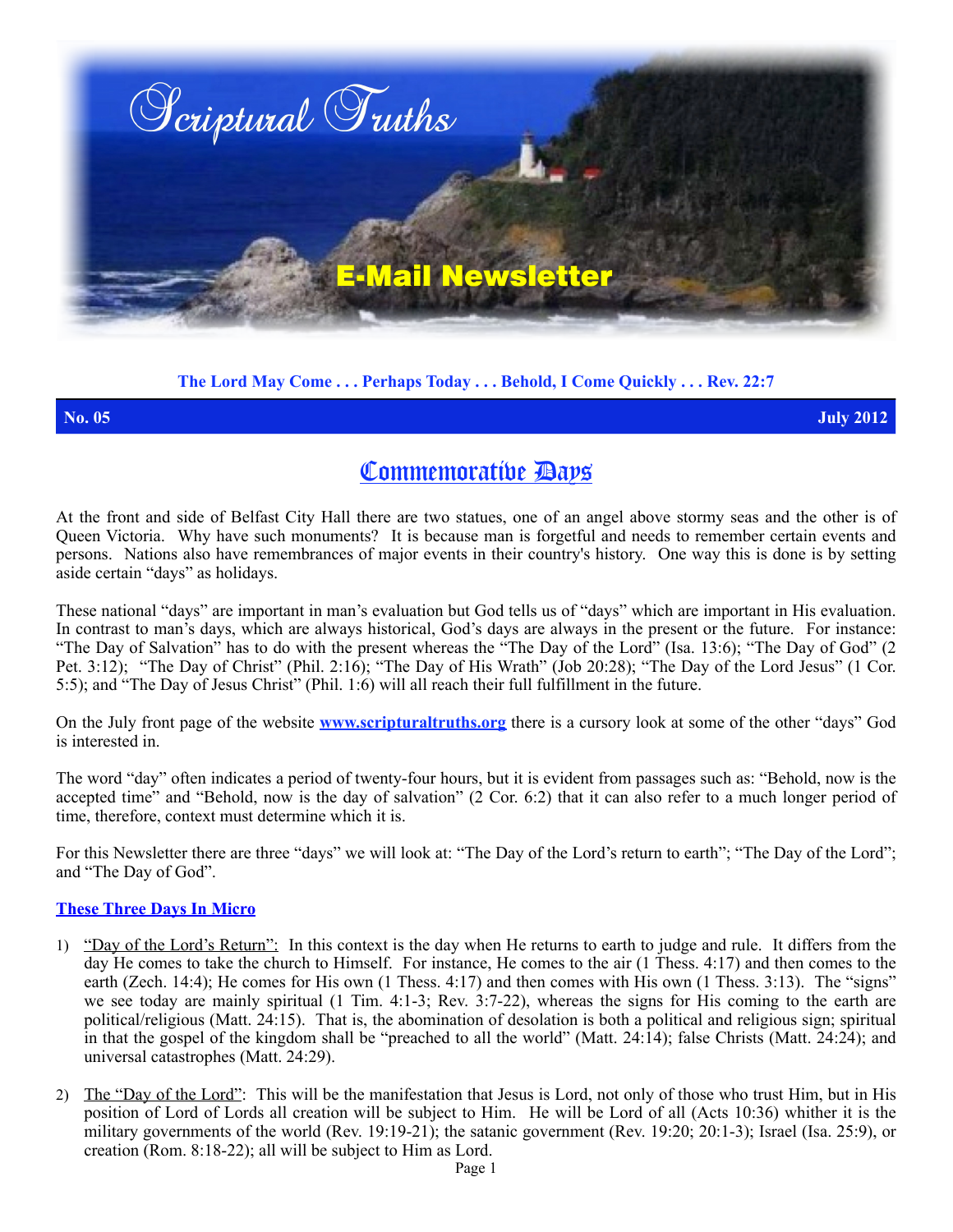3) The "Day of God": This brings us to eternity. In that sphere God will be all in all (1 Cor. 15:28). For God to be such means that He will be the source of everything, the maintainer of everything, and the goal of everything. All hearts will be filled with the wonder and glory of God for all the redeemed it will be living in unsullied fellowship with God. unhindered by the limitations of this life and body, and forever functioning for the praise of His glory.

# **Day Of The Lord's Return To Earth**

Concerning this day the Lord said: "But of that day and hour knoweth no man, no, not the angels of Heaven" (Matt. 24:36, see v.30). Therefore, any attempt by man to "discover" when that day shall occur is utterly futile. However, that does not stop man from trying to determine when it shall happen for since the Lord ascended there have been 242 spurious predictions of His coming. They began in 44 A.D. and the latest one (of which I am aware) was by Harold Camping when he prophesied that the Lord would come in May 2011. Some predict He will come in 2012, among whom is Michael Drosnin who wrote "The Bible Code". The Weekly World News predicts 2016, John Denton of "Bible Research and Investigation Co. predicts 2034. All of these will be proven wrong because of that which the Lord said!

A consideration of Rev. 6:12-14; Matt. 24:29-30; Mk. 13:24-26; and Lk. 21:25-27 will make it evident that the coming of the Lord to the earth can only come after the sixth seal is opened. These passages all describe the same events and in the gospels we are told distinctly that the Lord will come "after" the catastrophic happenings in creation. It is important to notice the word "then" in the three gospel passages.

When the Lord comes to the earth to judge, it will be a manifestation of unspeakable terror for those who are rebellious against Him. The wording of Paul, Jude and John are not only intimidating but frightening. Let the Holy apostles speak:

## 1) Paul:

- a) "Seeing it is a righteous thing with God to recompense tribulation to them that trouble you . . . when the Lord Jesus shall be revealed from Heaven with His mighty angels, in flaming fire taking vengeance on them that know not God, and that obey not the gospel of our Lord Jesus Christ." (2 Thess. 1:6-8)
- b) "That wicked . . . whom the Lord shall consume with the spirit of His mouth, and shall destroy with the brightness of His coming." (2 Thess. 2:8-9)

## 2) Jude:

a) "Behold, the Lord cometh with ten thousands of His saints, to execute judgment upon all, and to convince all that are ungodly among them of all their ungodly deeds which they have ungodly committed." (v. 14-15)

## 3) John:

- a) "Behold, He cometh with clouds; and every eye shall see Him, and they also which pieced Him: and all kindreds of the earth shall wail because of Him." (Rev. 1:7)
- b) "And I saw Heaven opened, and behold a white horse; and he that sat upon him was called Faithful and True, and in righteousness he doth judge and make war. His eyes were as a flame of fire, and on His head were many crowns; and He had a name written that no man knew, but He Himself. And He was clothed with a vesture dipped in blood: and His name is called The Word of God. . . . And out of His mouth goeth a sharp sword, that with it He should smite the nations: and He shall rule them with a rod of iron: and He treadeth the winepress of the fierceness and wrath of Almighty God. And on His vesture and on His thigh, a name written, "KING OF KINGS, AND LORD OF LORDS." (Rev. 19:11-16)

If we more fully understood the glory of God we would rejoice, for in that day: "He cometh to judge the earth." Then shall the trees of the wood sing out at the presence of the Lord (1 Chron. 16:33); "He shall judge the world in righteousness, and the people with His truth" (Psa. 96:13), and "with equity" (Psa. 98:9).

## **The Day of The Lord**

The expression "Day of the Lord" occurs in 15 verses in the Scriptures, the first being Isa. 13:6 and the last in 2 Pet. 3:10. It is also called "The Day of the Lord's anger" (Lam. 2:22); "The Day of the Lord's sacrifice" (Zeph. 1:8); "The Day of the Lord's wrath" (Zeph. 1:18); "The Day of the Lord GOD of Hosts" (Jer. 46:10); "The Day of the LORD of Hosts" (Isa. 2:12), "The Great Day of God Almighty" (Rev. 16:14); and the "Day of the Lord's vengeance" ( Isa. 34:8). The two in the New Testament are 1 Thess. 5:2 and 2 Pet. 3:10. They all refer to a time in earth's history when God came, or will come,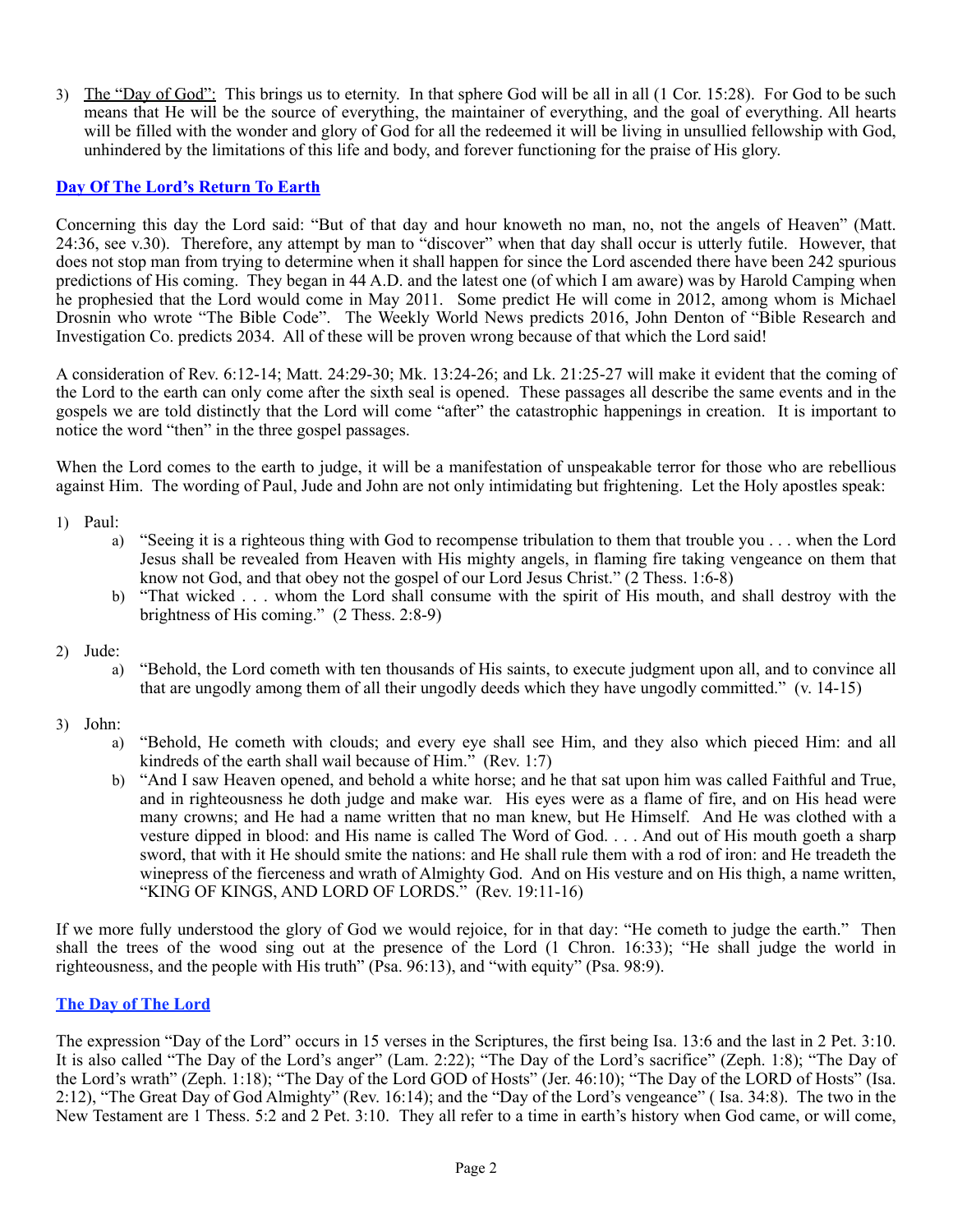in fierce judgment. It is to be observed some of those prophetic statements carry a double fulfillment, that is, there was a historical fulfillment and a deeper future fulfillment.

The "Day of the Lord" is a time period when the Lord is seen in the glory of His holiness and righteous retribution on rebellious humanity; in the keeping of His promises to Israel; to fulfill the purpose of God for His Man to reign in righteousness; and the removal of every vestige of sin's corrupting influence.

It is described as coming "as a thief in the night" (1 Thess. 5:2; 2 Pet. 3:10). This is because men are in a state of smug complacency thinking that God does not intervene in the things of this world (2 Pet. 3:4) and living for the present (Matt. 24:38). They will be dark days when the beast and the false prophet rule (Rev. 13:4-8; 11-17), the laws of God will be changed to suit man's evil ways (Dan. 7:25). We see the darkening shadows of the changing of God's laws in the gay movement and the selling of morality for votes and acceptance. When this day comes, man will know that he has done evil in the sight of the Lord and that the upheavals of creation are not natural phenomena, nor mother nature, but the "wrath of the Lamb" (Rev. 6:16).

# **The Happenings In That Day:**

If one were to read selected verses it would seem that the "Day of the Lord" is strictly a time of judgment as many verses show. However, due to its duration, it will also be a duration in which:

- a) Grace is shown and people saved. (Rev. 7:14-17)
- b) The gospel will be preached. (Matt. 24:14)
- c) The covenant with Israel and the beast will be confirmed. (Dan. 9:27)
- d) The opening of the first six seals, blowing of the trumpets, and the pouring out of the vials. (Rev. 6-16)
- e) The two witnesses who prophecy for three and a half years and then killed, their bodies lie in the street of Jerusalem and after three days they are raised from the dead and ascend to Heaven. (Rev. 11:3-12)
- f) The world wide apostate church, "Mystery Babylon", having reached its peak in power, will be overthrown. (Rev. 17:16)
- g) The financial world will be left in a state of panic. (Rev. 18:1-23)
- h) The battle of Armageddon with the casting alive of the beast and false prophet into the Lake of fire. (Rev. 16:16; 19:17-21)
- i) The binding of Satan and his being cast into the bottomless pit, from which after the millennium he will be released for a little time before being cast into the Lake of Fire. (Rev. 20:1-3; 7-10).
- j) The Judgment of the living nations. (Matt. 25:31-46)
- k) The regathering and restoring of Israel. (Ezek. 37:1-14; 20:33-38)
- l) The restoration of Israel to the land. (Amos 9:15)
- m) The great White Throne judgment. (Rev. 20:11-15)
- n) The removal of the heavens and earth. (2 Pet. 3:10-13)

# **It's Character**

Due to the enormity of the subject and the space for a Newsletter, I can only take a few scriptures to show the character of that day.

- a) Isa. 2:1-22.
	- i) It is evident from verses19-21 that the time of the reaction of man to the sixth seal and the coming of the Lord, that it is part of the Day of the Lord  $(v,12)$ , which is **after the tribulation.** Mark wrote: "But in those days, after that tribulation, the sun shall be darkened, and the moon shall not give her light. And the stars of heaven shall fall, and the powers that are in heaven shall be shaken. And **then** shall they see the Son of man coming in the clouds with great power and glory" (Mk. 13:24-26). When the events under the sixth seal are unleashed (Rev. 6:13-17), they are virtually identical to these verses from Isaiah.
	- ii) The chronological order according to Peter is: "The sun shall be turned into darkness, and the moon into blood, **before** that great and notable day of the Lord come" (Acts 2:20).
	- iii) But the judgment of God is not only against the nations of the world but also apostate Judah (Isa. 2:6-18). It will be a day when there will be the breaking of rebellious hearts (vv.10-17) and idolatry (v. 20). From the beginning of the chapter it also includes the "last days" (v. 2) and the Millennial reign of our Lord.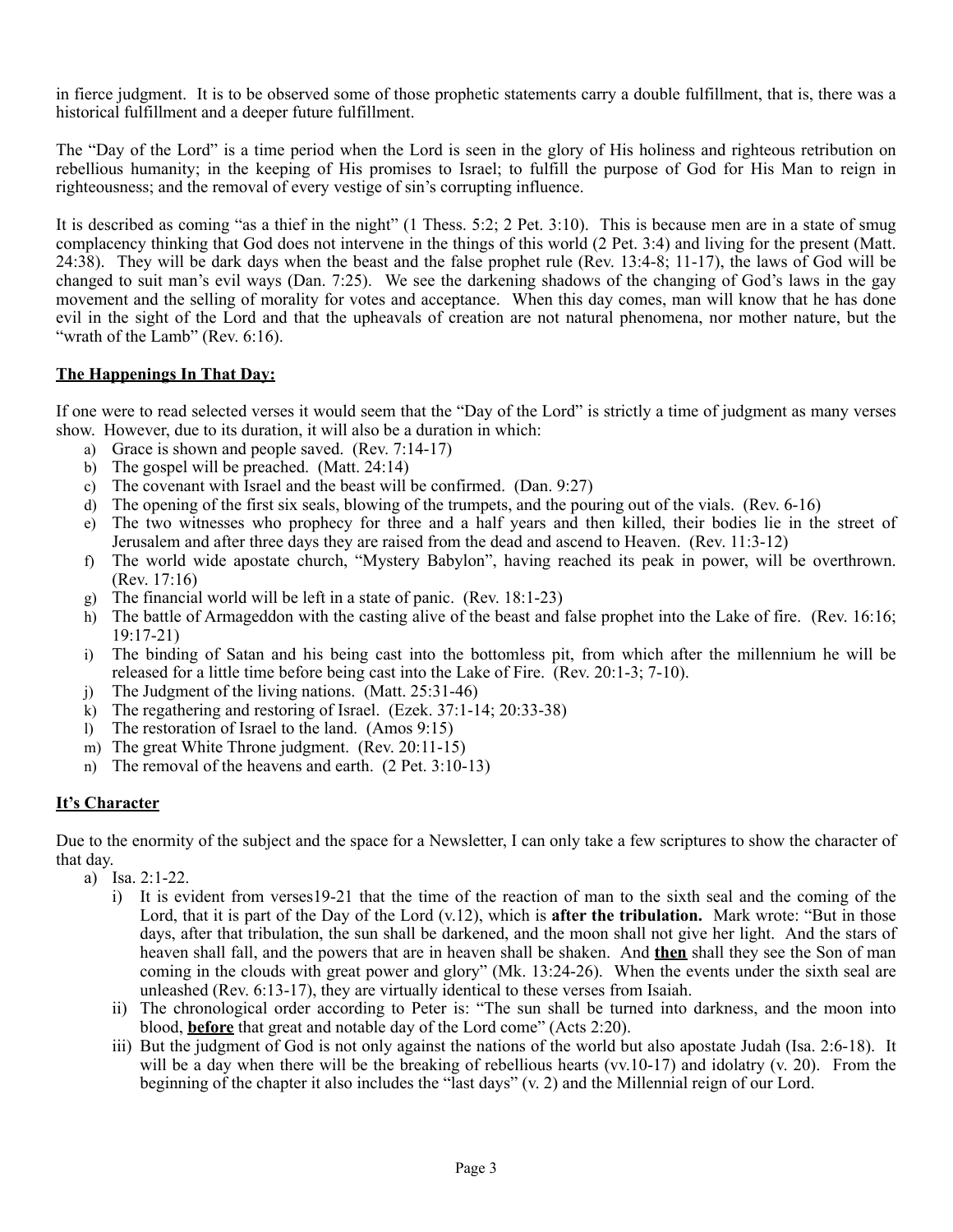# b) Isa. 13:1-22

i) This is one of the passages which has a shadow fulfillment and the full fulfillment of the Day of the Lord (v. 6). The Lord is distinctly speaking about Babylon (v.1) and their destruction by the Medes (v.17). When reading verses 17-22 it is clear (for us today an historical event which was fulfilled in Dan. 5:30-31), yet it is very evident that it has prophetical foreshadowings as verses 9-10, and 13. The prophetic statement of verse 13 follows chronologically years after the events of verse 10. As seen in Isa. 2:1-22, the events of verse 10 are the happenings of the sixth seal, whereas the heavens being shaken and the earth removed out of her place comes when time is no more; the millennium is past; Satan's binding, loosing, and being cast into the Lake of Fire is history (Rev. 20:1-3; 7-10); the judgment of the Great White Throne is still future (Rev. 20:11-15). Isaiah makes it clear that the shaking of the heavens and the removal of earth from its place is at the same time (Isa. 13:13).

# c) Isa. 34:1-17

- i) This again is a passage that had an ancient fulfillment and has prophetic overtones. The situations spoken of in verses 9-15 are historical, yet the Lord speaks of it as the "day of the Lord" (v. 8) which is a double edged verse, summarizing that which has gone before and leading into that which follows. In possibly all of the scriptures which have this double fulfillment, even if the prophetic pronouncements are first, the harbingers are the assurance of future judgments. There can be no doubt that verses 1-7 are prophetic. There the prophet speaks of the "fury of the Lord upon all their armies"  $(v, 2)$  when the nations gather to annihilate the Jews and then, as a united force, turn their hatred and focus on the Lord (Psa. 2:2; Dan. 11:36-45; Rev. 19:17-21).
- ii) Once again, the day of the Lord continues to the "host of heaven being dissolved and the heavens rolled together as a scroll"  $(v.4)$ , words which are reminiscent of 2 Pet. 3:10. It must be observed that in 2 Pet. 3:10 it is not saying that the Day of the Lord comes when the heavens shall pass away, but the passing away of the heavens **is "within"** the day of the Lord.
- d) Obadiah 1:15
	- i) Obadiah is one of the prophets who speaks specifically of the day of the Lord and it being largely historical with little prophetic pronouncements. The only real future prophecy is in verse 21b: "And the kingdom shall be the Lord's<sup>3</sup>. It is dealing with the judgment of God on Edom (ch. 1:1) and informs us why the judgment will fall (vv.3-14; 16), and that came by Cyrus, the King of Persia, when he slaughtered thousands of them. Under the Maccabees they received another crushing defeat, until they were no more  $(v.18)$ . Thus, the "day" of the Lord" was the day of His judgment on those who afflicted His people.

In summary, the majority of the passages where the Day of the Lord is spoken of, it has this double fulfillment. The following are a list of the passages, which I am aware of, where this is so. (Ezek. 20:2-29; Joel 1:1-15; 2:30-32; 3:14; Amos 5:18-20; Zeph. 1:14-18; Zech. 14:1; Mal. 4:1, 5)

# **What Is It's Purpose?**

As already mentioned, there are several aspects to this day.

It will be a day when the judgment of God is executed on apostate Israel (Isa. 22; Jer. 30:1-17; Joel 1-2; Amos 5; Zeph. 1); the unbelieving and rebellious world and the rebellious demonic world (Ezek. 38-39; Zech. 14). In that day the judgment of God on the religious world (Rev. 17), the financial world (Rev. 18), and the military world (Rev. 19), will be executed without pity.

Despite it being a time when the judgment of God is poured out, there will be a remnant of Israel so that "all of Israel will be saved" (Rom. 11:26), their sins will be forgiven and they shall mourn as one that mourneth for their son. They will realize that the One they rejected is their Messiah (Isa. 53:5). With sins forgiven and the fountain opened for sin and uncleanness (Zech. 12:10-12; 13:1; Ezek 36:25-27), they will learn the fulness of God's pardoning grace. They will be restored to the land promised so long ago (Ezek. 34:13; 36:28; Jer. 23:3). There will be the restoration of the monarchy (Ezek. 37:22); resurrection to life (Ezek. 37:1-14); and reunion of the tribes (Ezek. 37:15-22).

# **It's Coming**

The Scriptures indicate that "the Day of the Lord" will come quickly, like a thief in the night (1 Thess. 5:2), and it is always presented as imminent.